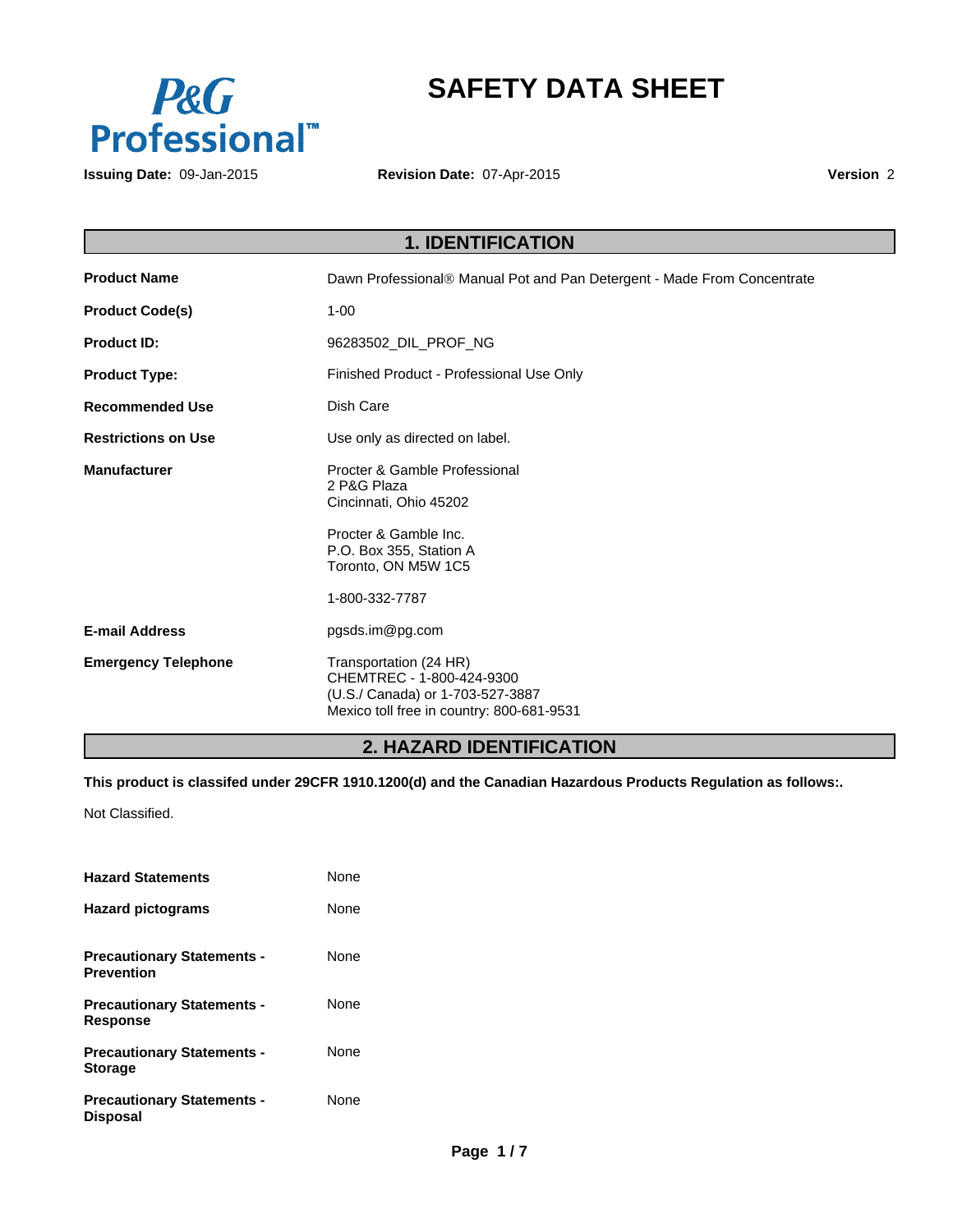None **Hazards not otherwise classified (HNOC)**

## **3. COMPOSITION/INFORMATION ON INGREDIENTS**

**Ingredients are listed according to 29CFR 1910.1200 Appendix D and the Canadian Hazardous Products Regulation** 

**Hazardous ingredients None.** 

## **4. FIRST AID MEASURES**

#### **First aid measures for different exposure routes**

| Eye contact                                                                         | Rinse with plenty of water. Get medical attention immediately if irritation persists.                          |  |
|-------------------------------------------------------------------------------------|----------------------------------------------------------------------------------------------------------------|--|
| <b>Skin contact</b>                                                                 | Rinse with plenty of water. Get medical attention if irritation develops and persists.                         |  |
| <b>Ingestion</b>                                                                    | Drink 1 or 2 glasses of water. Do NOT induce vomiting. Get medical attention immediately if<br>symptoms occur. |  |
| <b>Inhalation</b>                                                                   | Move to fresh air. If symptoms persist, call a physician.                                                      |  |
| Most important symptoms/effects,<br>acute and delayed                               | None under normal use conditions.                                                                              |  |
| Indication of immodiate medical ettention and encoial treatment needed if necessary |                                                                                                                |  |

**Indication of immediate medical attention and special treatment needed, if necessary**

**Notes to Physician** Treat symptomatically.

## **5. FIRE-FIGHTING MEASURES**

| Suitable extinguishing media                      | Dry chemical, CO <sub>2</sub> , alcohol-resistant foam or water spray. Dry chemical. Alcohol-resistant<br>foam.                           |
|---------------------------------------------------|-------------------------------------------------------------------------------------------------------------------------------------------|
| Unsuitable Extinguishing Media                    | None.                                                                                                                                     |
| <b>Special hazard</b>                             | None known.                                                                                                                               |
| Special protective equipment for<br>fire-fighters | As in any fire, wear self-contained breathing apparatus pressure-demand, MSHA/NIOSH<br>(approved or equivalent) and full protective gear. |
| Specific hazards arising from the<br>chemical     | None.                                                                                                                                     |

## **6. ACCIDENTAL RELEASE MEASURES**

#### **Personal precautions, protective equipment and emergency procedures**

| <b>Personal precautions</b>      | Use personal protective equipment. Do not get in eyes, on skin, or on clothing.           |  |
|----------------------------------|-------------------------------------------------------------------------------------------|--|
| Advice for emergency responders  | Use personal protective equipment as required.                                            |  |
| <b>Environmental precautions</b> | Keep out of waterways. Do not discharge product into natural waters without pre-treatment |  |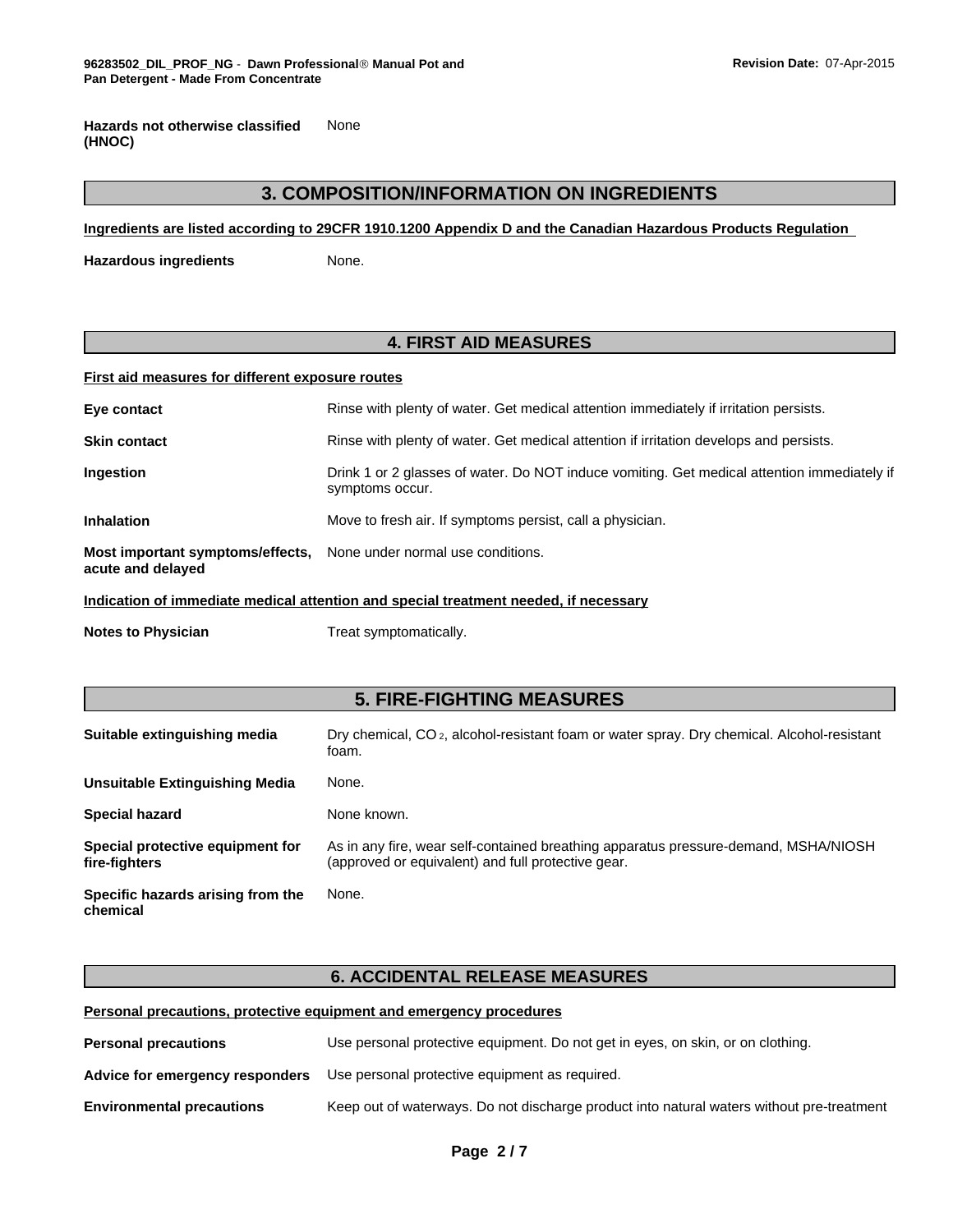| Pan Detergent - made From Concentrate                        |                                                                                                                                                                                                                                       |
|--------------------------------------------------------------|---------------------------------------------------------------------------------------------------------------------------------------------------------------------------------------------------------------------------------------|
|                                                              | or adequate dilution.                                                                                                                                                                                                                 |
| Methods and materials for containment and cleaning up        |                                                                                                                                                                                                                                       |
| <b>Methods for containment</b>                               | Absorb with earth, sand or other non-combustible material and transfer to containers for<br>later disposal. Prevent product from entering drains. Prevent further leakage or spillage if<br>safe to do so.                            |
| Methods for cleaning up                                      | Contain spillage, and then collect with non-combustible absorbent material, (e.g. sand,<br>earth, diatomaceous earth, vermiculite) and place in container for disposal according to<br>local / national regulations (see section 13). |
|                                                              | <b>7. HANDLING AND STORAGE</b>                                                                                                                                                                                                        |
| <b>Precautions for safe handling</b>                         |                                                                                                                                                                                                                                       |
| Advice on safe handling                                      | Use personal protective equipment as required. Keep container closed when not in use.<br>Never return spills in original containers for re-use. Keep out of the reach of children.                                                    |
| Conditions for safe storage, including any incompatibilities |                                                                                                                                                                                                                                       |
| <b>Storage Conditions</b>                                    | Keep containers tightly closed in a dry, cool and well-ventilated place.                                                                                                                                                              |
| Incompatible products                                        | None known.                                                                                                                                                                                                                           |
|                                                              | 8. EXPOSURE CONTROLS/PERSONAL PROTECTION                                                                                                                                                                                              |
| <b>Control parameters</b>                                    |                                                                                                                                                                                                                                       |
| <b>Exposure Guidelines</b>                                   | No exposure limits noted for ingredient(s).                                                                                                                                                                                           |
| <b>Exposure controls</b>                                     |                                                                                                                                                                                                                                       |

**Engineering Measures Distribution, Workplace and Household Settings:** Ensure adequate ventilation **Product Manufacturing Plant (needed at Product-Producing Plant ONLY):** Where reasonably practicable this should be achieved by the use of local exhaust ventilation and good general extraction

## **Personal Protective Equipment**

| <b>Eye Protection</b>  | Distribution, Workplace and Household Settings:<br>No special protective equipment required                    |
|------------------------|----------------------------------------------------------------------------------------------------------------|
|                        | <b>Product Manufacturing Plant (needed at Product-Producing Plant ONLY):</b><br>Use appropriate eye protection |
| <b>Hand Protection</b> | Distribution, Workplace and Household Settings:<br>No special protective equipment required                    |
|                        | <b>Product Manufacturing Plant (needed at Product-Producing Plant ONLY):</b><br>Protective gloves              |
|                        |                                                                                                                |

**Skin and Body Protection Distribution, Workplace and Household Settings:** No special protective equipment required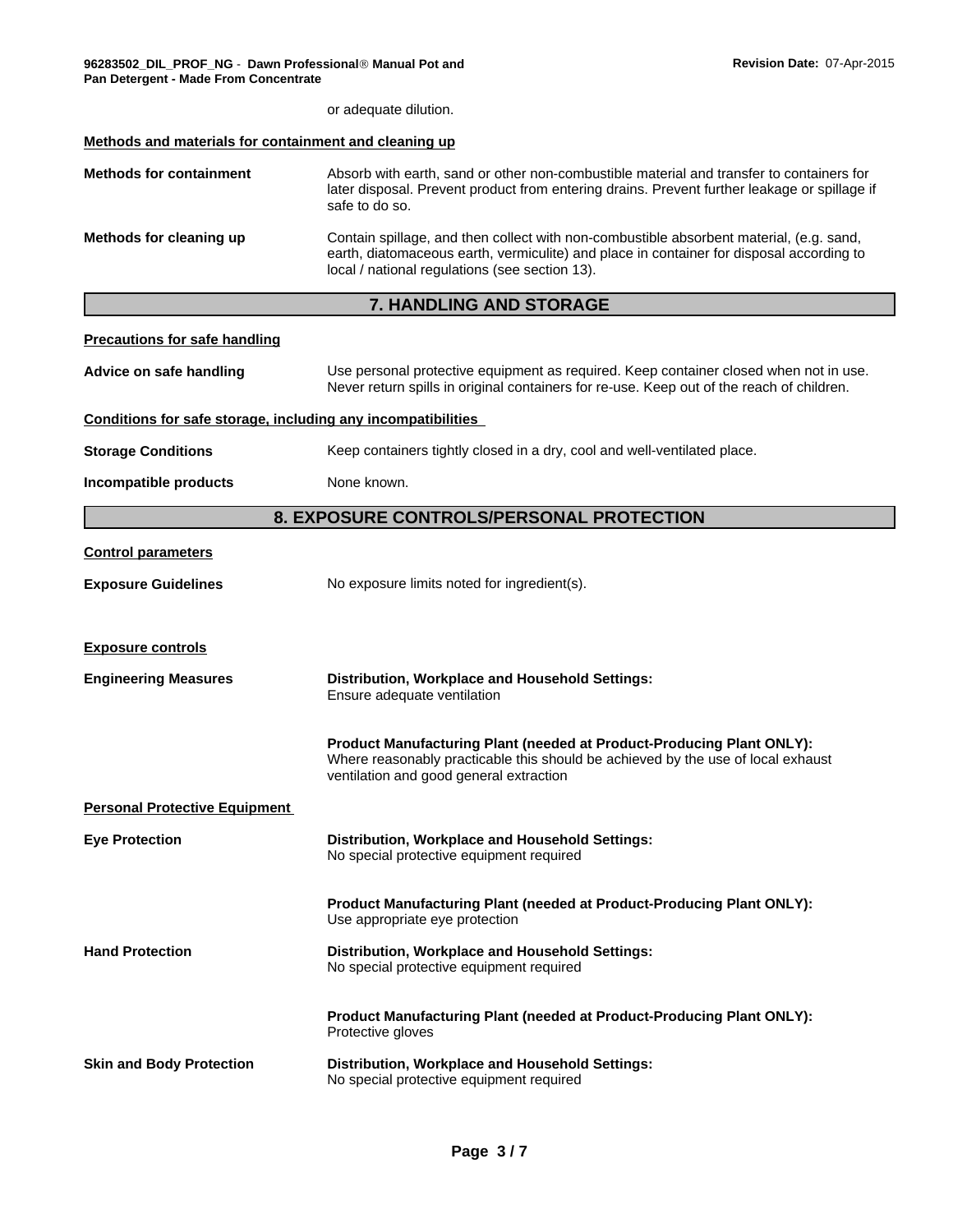**Product Manufacturing Plant (needed at Product-Producing Plant ONLY):** Wear suitable protective clothing

**Physical State @20°C** liquid

**Respiratory Protection Distribution, Workplace and Household Settings:** No special protective equipment required

> **Product Manufacturing Plant (needed at Product-Producing Plant ONLY):** In case of insufficient ventilation wear suitable respiratory equipment

## **9. PHYSICAL AND CHEMICAL PROPERTIES**

| Appearance                                                     | clear                                 |      |
|----------------------------------------------------------------|---------------------------------------|------|
| Odor                                                           | Scented                               |      |
| <b>Odor threshold</b>                                          | No information available              |      |
|                                                                |                                       |      |
| Property                                                       | Values                                | Note |
| pH value                                                       | 8.67                                  |      |
| <b>Melting/freezing point</b>                                  | No information available              |      |
| Boiling point/boiling range                                    | 100 °C / 212 °F                       |      |
| <b>Flash point</b>                                             | > 93.3 °C / > 200 °F                  |      |
| <b>Evaporation rate</b>                                        | No information available              |      |
| <b>Flammability (solid, gas)</b>                               | No information available              |      |
| <b>Flammability Limits in Air</b>                              |                                       |      |
| Upper flammability limit                                       | No information available              |      |
| <b>Lower Flammability Limit</b>                                | No information available              |      |
| Vapor pressure                                                 | No information available              |      |
| Vapor density                                                  | No information available              |      |
| <b>Relative density</b>                                        | 1.00                                  |      |
| <b>Water solubility</b>                                        | 100%                                  |      |
| Solubility in other solvents                                   | No information available              |      |
| Partition coefficient: n-octanol/waterNo information available |                                       |      |
| <b>Autoignition temperature</b>                                | No information available              |      |
| <b>Decomposition temperature</b>                               | No information available              |      |
| <b>Viscosity of Product</b>                                    | No information available $\lt$ 10 cps |      |
|                                                                |                                       |      |

**VOC Content (%)** Products comply with US state and federal regulations for VOC content in consumer products.

## **10. STABILITY AND REACTIVITY**

| <b>Reactivity</b>          | None under normal use conditions.        |
|----------------------------|------------------------------------------|
| <b>Stability</b>           | Stable under normal conditions.          |
| Hazardous polymerization   | Hazardous polymerization does not occur. |
| <b>Hazardous Reactions</b> | None under normal processing.            |
| <b>Conditions to Avoid</b> | None under normal processing.            |
| <b>Materials to avoid</b>  | None in particular.                      |

**Hazardous Decomposition Products** None under normal use.

## **11. TOXICOLOGICAL INFORMATION**

#### **Product Information Information on likely routes of exposure**

**Inhalation** No known effect.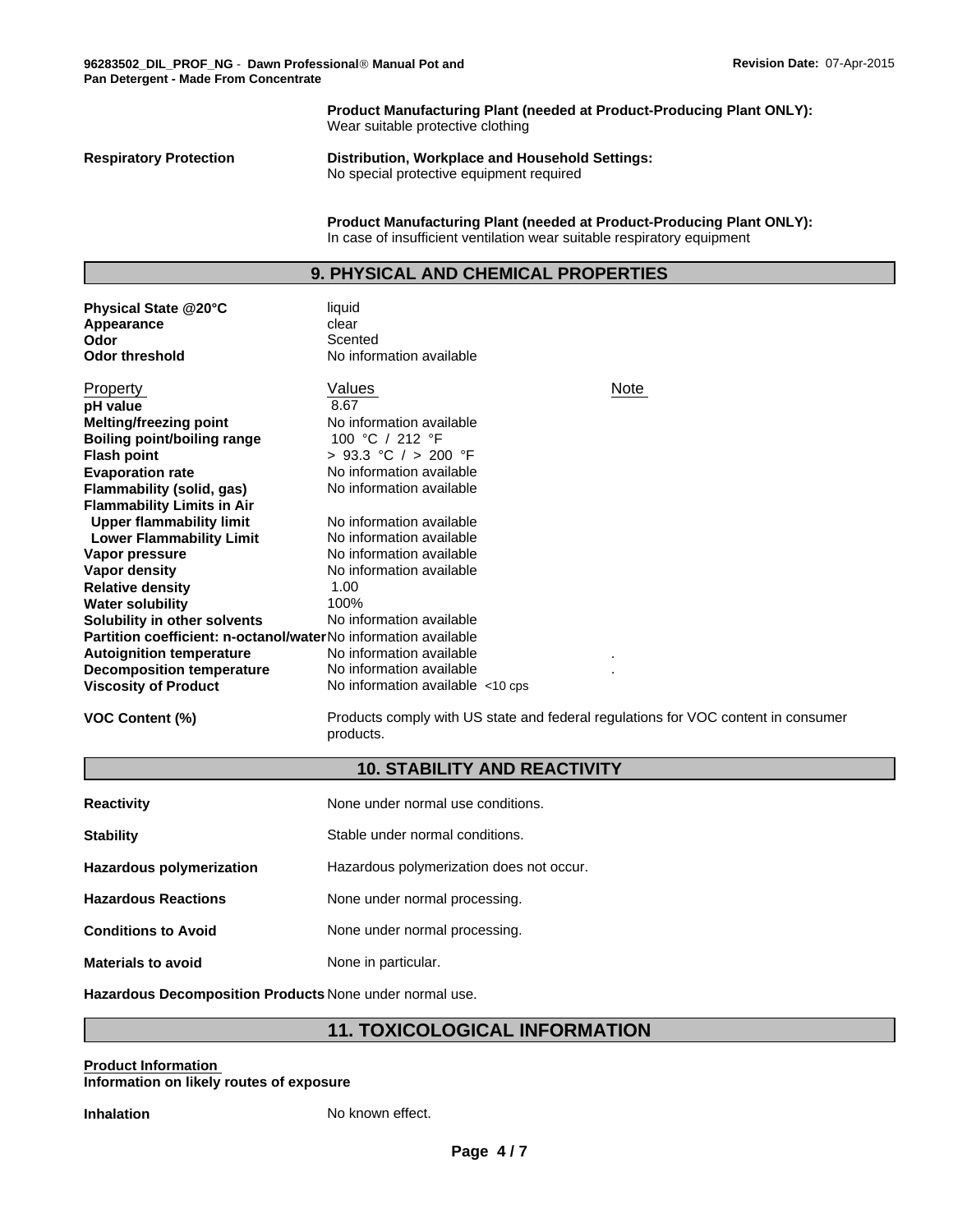| <b>Skin contact</b> | No known effect. |
|---------------------|------------------|
| <b>Ingestion</b>    | No known effect. |
| Eye contact         | No known effect. |

#### **Delayed and immediate effects as well as chronic effects from short and long-term exposure**

| <b>Acute toxicity</b>             | No known effect. |
|-----------------------------------|------------------|
| <b>Skin corrosion/irritation</b>  | No known effect. |
| Serious eye damage/eye irritation | No known effect. |
| <b>Skin sensitization</b>         | No known effect. |
| <b>Respiratory sensitization</b>  | No known effect. |
| Germ cell mutagenicity            | No known effect. |
| <b>Neurological Effects</b>       | No known effect. |
| <b>Reproductive toxicity</b>      | No known effect. |
| <b>Developmental toxicity</b>     | No known effect. |
| <b>Teratogenicity</b>             | No known effect. |
| <b>STOT - single exposure</b>     | No known effect. |
| <b>STOT - repeated exposure</b>   | No known effect. |
| <b>Target Organ Effects</b>       | No known effect. |
| <b>Aspiration hazard</b>          | No known effect. |
| Carcinogenicity                   | No known effect. |
|                                   |                  |

## **12. ECOLOGICAL INFORMATION**

#### **Ecotoxicity**

The product is not expected to be hazardous to the environment.

| <b>Persistence and degradability</b> | No information available. |
|--------------------------------------|---------------------------|
| <b>Bioaccumulative potential</b>     | No information available. |
| Mobility                             | No information available. |
| Other adverse effects                | No information available. |

## **13. DISPOSAL CONSIDERATIONS**

#### **Waste treatment**

| Waste from Residues / Unused | Disposal should be in accordance with applicable regional, national and local laws and                 |
|------------------------------|--------------------------------------------------------------------------------------------------------|
| <b>Products</b>              | regulations.                                                                                           |
| Contaminated packaging       | Disposal should be in accordance with applicable regional, national and local laws and<br>regulations. |

#### **California Hazardous Waste Codes** 331 **(non-household setting)**

## **14. TRANSPORT INFORMATION**

| <u>DOT</u>  | Not applicable - diluted product is not intended to be shipped |
|-------------|----------------------------------------------------------------|
| <u>IMDG</u> | Not applicable - diluted product is not intended to be shipped |
| <u>IATA</u> | Not applicable - diluted product is not intended to be shipped |

## **15. REGULATORY INFORMATION**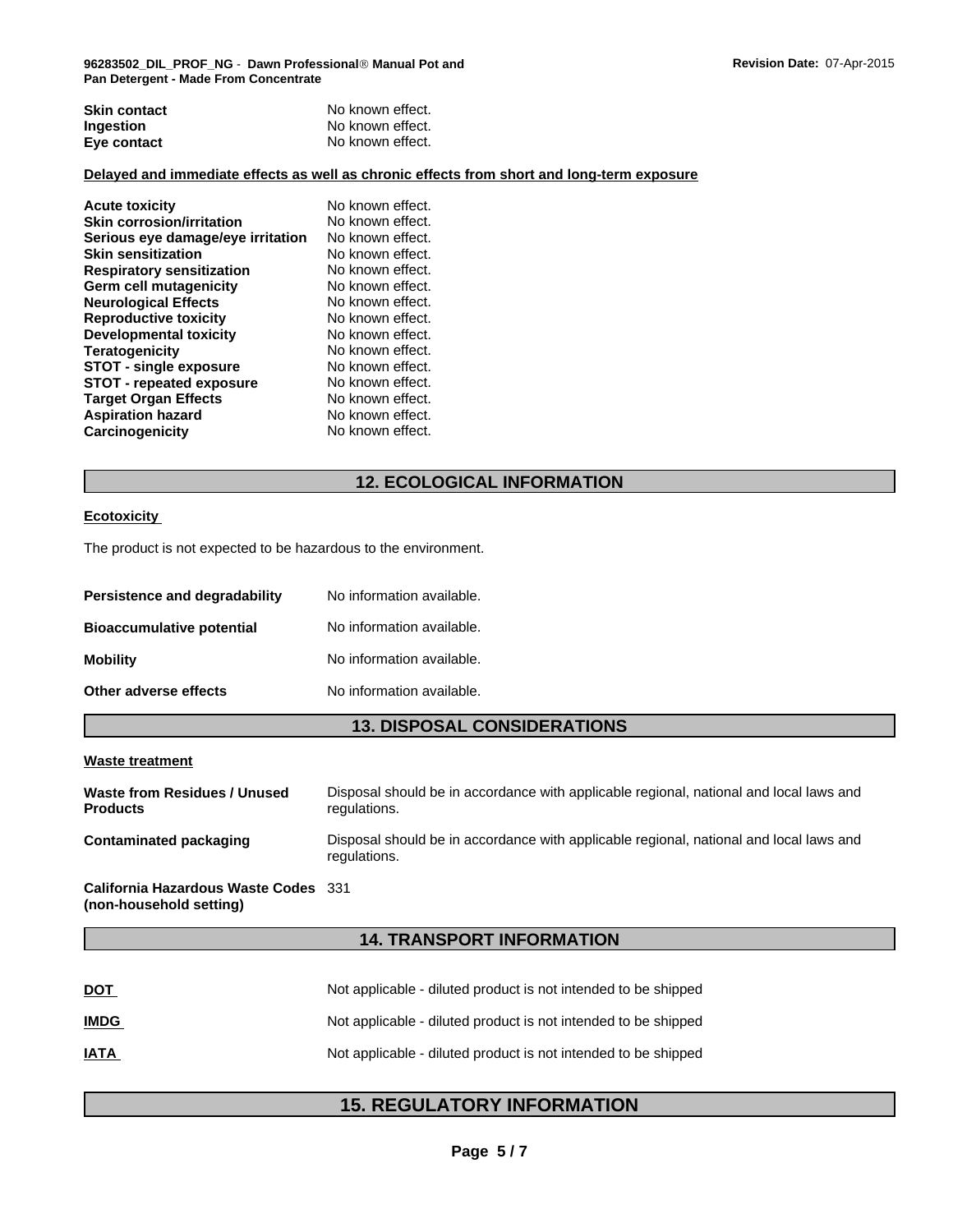#### **U.S. Federal Regulations**

#### **SARA 313**

Section 313 of Title III of the Superfund Amendments and Reauthorization Act of 1986 (SARA). This product does not contain any chemicals which are subject to the reporting requirements of the Act and Title 40 of the Code of Federal Regulations, Part 372

#### **CERCLA**

This material, as supplied, does not contain any substances regulated as hazardous substances under the Comprehensive Environmental Response Compensation and Liability Act (CERCLA) (40 CFR 302) or the Superfund Amendments and Reauthorization Act (SARA) (40 CFR 355). There may be specific reporting requirements at the local, regional, or state level pertaining to releases of this material

#### **Clean Air Act, Section 112 Hazardous Air Pollutants (HAPs) (see 40 CFR 61)**

This product does not contain any substances regulated as hazardous air pollutants (HAPS) under Section 112 of the Clean Air Act Amendments of 1990.

#### **Clean Water Act**

This product does not contain any substances regulated as pollutants pursuant to the Clean Water Act (40 CFR 122.21 and 40 CFR 122.42)

#### **California Proposition 65**

This product is not subject to warning labeling under California Proposition 65.

#### **U.S. State Regulations (RTK)**

This product does not contain any substances regulated by state right-to-know regulations

#### **International Inventories**

#### **United States**

All intentionally-added components of this product(s) are listed on the US TSCA Inventory.

#### **Canada**

This product is in compliance with CEPA for import by P&G.

## **Legend**

**TSCA** - United States Toxic Substances Control Act Section 8(b) Inventory **CEPA** - Canadian Environmental Protection Act

| <b>16. OTHER INFORMATION</b> |             |  |
|------------------------------|-------------|--|
| <b>HMIS Ratings</b>          |             |  |
| <b>Health hazard</b>         | $\Omega$    |  |
| <b>Flammability</b>          |             |  |
| <b>Physical hazard</b>       | 0           |  |
| <b>NFPA Ratings</b>          |             |  |
| <b>Health hazard</b>         | 0           |  |
| <b>Flammability</b>          |             |  |
| Instability                  | 0           |  |
| <b>Issuing Date:</b>         | 09-Jan-2015 |  |
| <b>Revision Date:</b>        | 07-Apr-2015 |  |